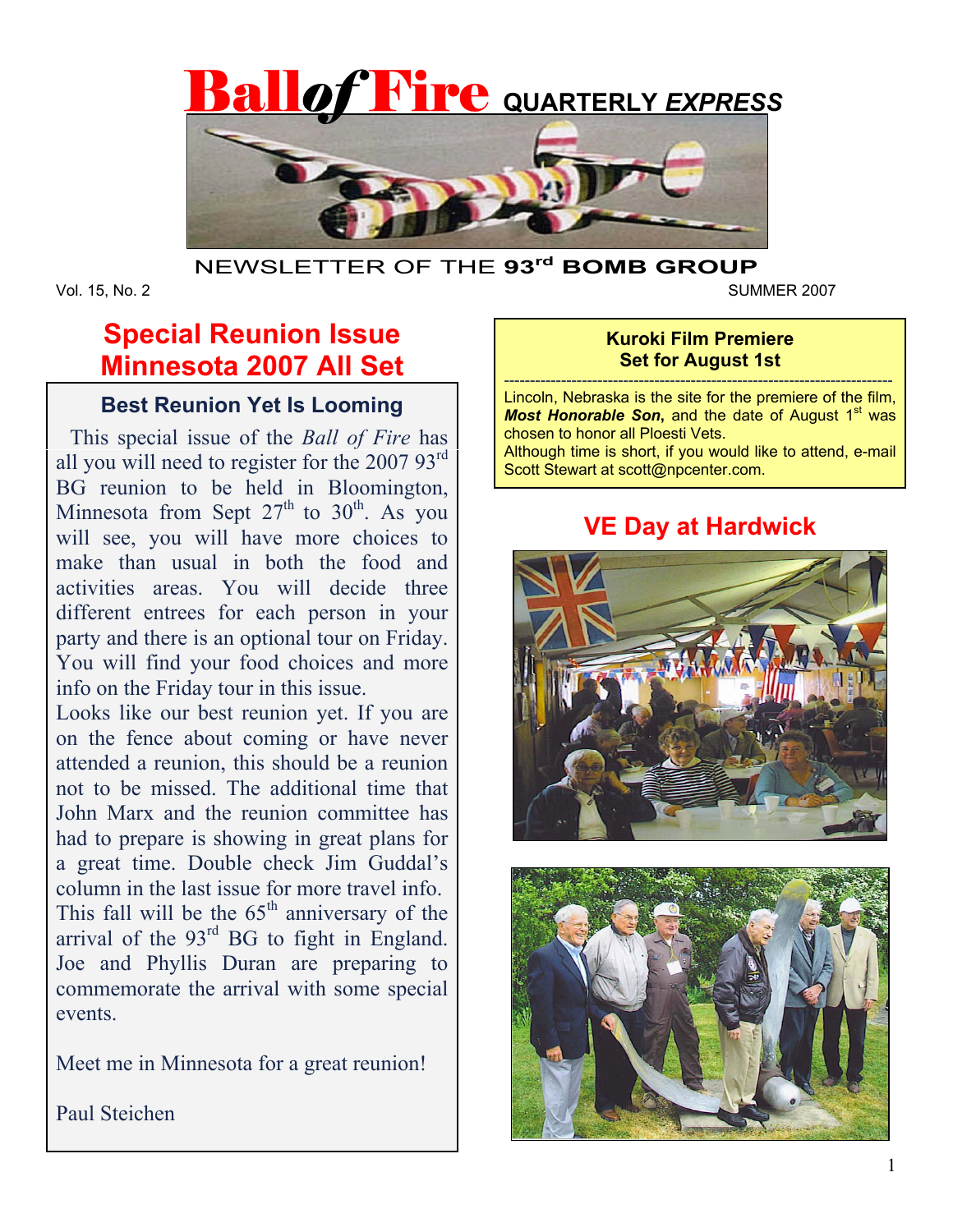# **93rd** Bomb Group Minnesota Reunion **Sep 27th – 30th, 2007**

# **SCHEDULE OF EVENTS**

#### **Thursday, Sep 27**

1:00 PM – Executive Lunch (No host) & Meeting

2:00 PM – Hospitality Room open

5:45 PM – Cocktails in Dining Room

6:30 PM – Dinner at Hotel

7:30 PM – Welcome Program Master of Ceremonies – Paul Levine Schedule Review – Jim Guddal & John Marx

#### **Friday, Sep 28**

9:30 AM – 11:30 AM - Hospitality Room open

10:00 AM – 2:30 PM Optional Tour with Lunch - Great houses of the  $19<sup>th</sup>$  Century, newly dedicated WWII Memorial, B-24 memorial, the USS Ward gun that fired the first shot at Pearl Harbor, Mill City Museum (19 min History of Minneapolis Film)

11:30 AM –? Lunch on your own (For those not on tour)

1:30 PM – 5:00 PM – Hospitality Room open

5:45 PM – Cocktails in Dining Room

6:30 PM – Dinner Buffet at Hotel

7:30 PM – Special Guest Speaker – Bryan Moon, the MIA Hunter

8:30 PM - Hospitality Room Open

#### **Saturday, Sep 29**

10:00 AM –  $93<sup>rd</sup>$  Business Meeting & Educational Program at Sheraton

11:30 AM –? Lunch on your own

1:00 PM – 4:00 PM – Continuous shuttle service to Fort Snelling (period dress and reenactments) the Fort Snelling Chapel, the Air Guard Museum and Tank Museum 5:45 PM – Cocktails in Dining Room

6:30 PM – Dinner

7:30 PM – Moon Ball Hanger Dance featuring the Roseville Big Band with our guests the Minnesota 8<sup>th</sup> AF Historical Society

#### **Sunday, Sep 30**

10:00AM – Buses depart for train 12:00 PM – Minnesota Zephyr departs station 12:00 PM - 3:30 PM – Zephyr Tour and Dinner 3:30 PM – Group 1 - Depart Stillwater for Hotel 3:30 PM – 4:30 PM – Optional Walking Tour of Stillwater, MN 4:30 PM – Group 2 – Depart Stillwater for Hotel 6:00 PM – Cocktails in Dining Room 6:30 PM – Soup & Salad Buffet - Hotel 7:45 PM – Memorial Service and Farewell Program

#### **Monday, Oct 1**

Travel Day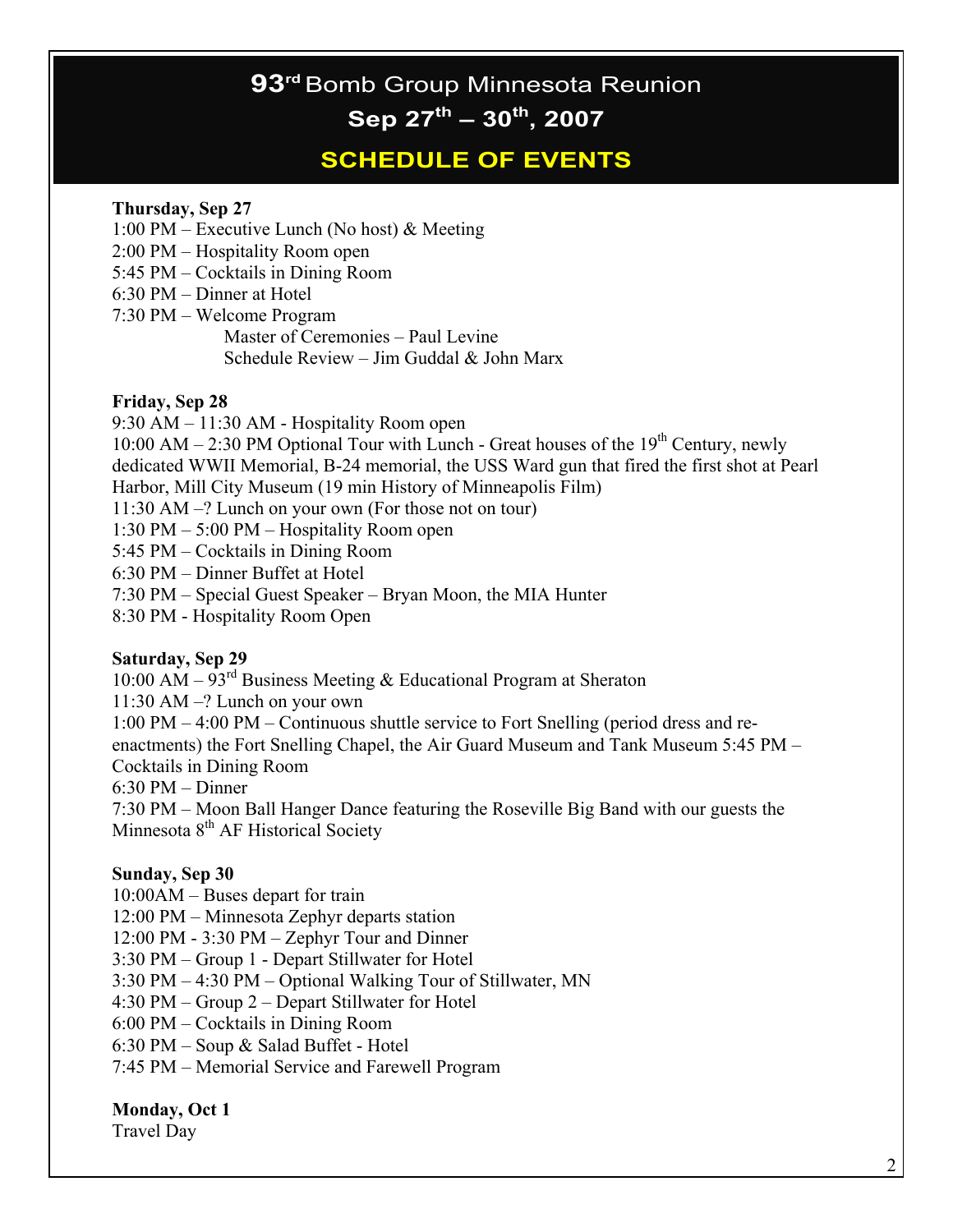## **93rd Bomb Group Reunion 2007 September 27-30th Bloomington, MN**

Step #1 - Complete Registration Form and submit not later than September  $7<sup>th</sup>$ 

Step #2 - Make check payable to **93rd Bombardment Group**.

Step #3 - Mail completed registration form and check to:

Joe and Phyllis Duran 309 E. Santa Paula St Santa Paula, CA 93060 Phone: (805) 525-4681 Email: dogpatchraider@msn.com

Step  $#4$  - Make hotel reservations not later than September  $5<sup>th</sup>$  to obtain the group rate. Convenient on-line registration is available at:

#### **www.starwoodmeeting.com/Book/93rdbomber**

Or you may call: **Toll free: 800-325-3535**

The hotel's address and phone number are:

Sheraton Bloomington Hotel Minneapolis South 7800 Normandale Blvd Bloomington, MN 55439 Hotel: (952) 835-7800

Please give the following group name/group code to the reservation agent when making reservation: "93rd Bomb Group Military Reunion." We have negotiated three different styles rooms for your selection:

| <b>Room Style</b> | <b>Single</b> | <b>Double</b> | <b>Triple</b> | Quad  |
|-------------------|---------------|---------------|---------------|-------|
| Traditional/      | \$89          | \$89          | \$99          | \$109 |
| Handicap          |               |               |               |       |
| Deluxe            | \$104         | \$104         | \$114         | \$124 |
| Suite             | \$149         | \$149         | \$159         | \$169 |

State and local taxes of 13.5% (at this time) are additional. Total cost including taxes is shown below:

| <b>Room Style</b> | <b>Single</b> | <b>Double</b> | <b>Triple</b> | <b>Quad</b> |
|-------------------|---------------|---------------|---------------|-------------|
| Traditional/      | \$101.02      | \$101.02      | \$112.37      | \$123.72    |
| Handicap          |               |               |               |             |
| Deluxe            | \$118.04      | \$118.04      | \$129.39      | \$140.74    |
| Suite             | \$169.12      | \$169.12      | \$180.47      | \$191.82    |

Rates are available for 3 days prior and 3 days after the meeting dates beginning on September  $24<sup>th</sup>$  and ending on October  $3<sup>rd</sup>$ .

An early departure fee of \$50 will be charged if a guest leaves the hotel prior to their scheduled departure unless the hotel is notified of the change in plans prior or at check-in.

Step #5 - Make travel arrangements to arrive in time for dinner at

6:30 PM on Thursday September 27th.

Step #6 - Prepare to have a great time with old and new friends!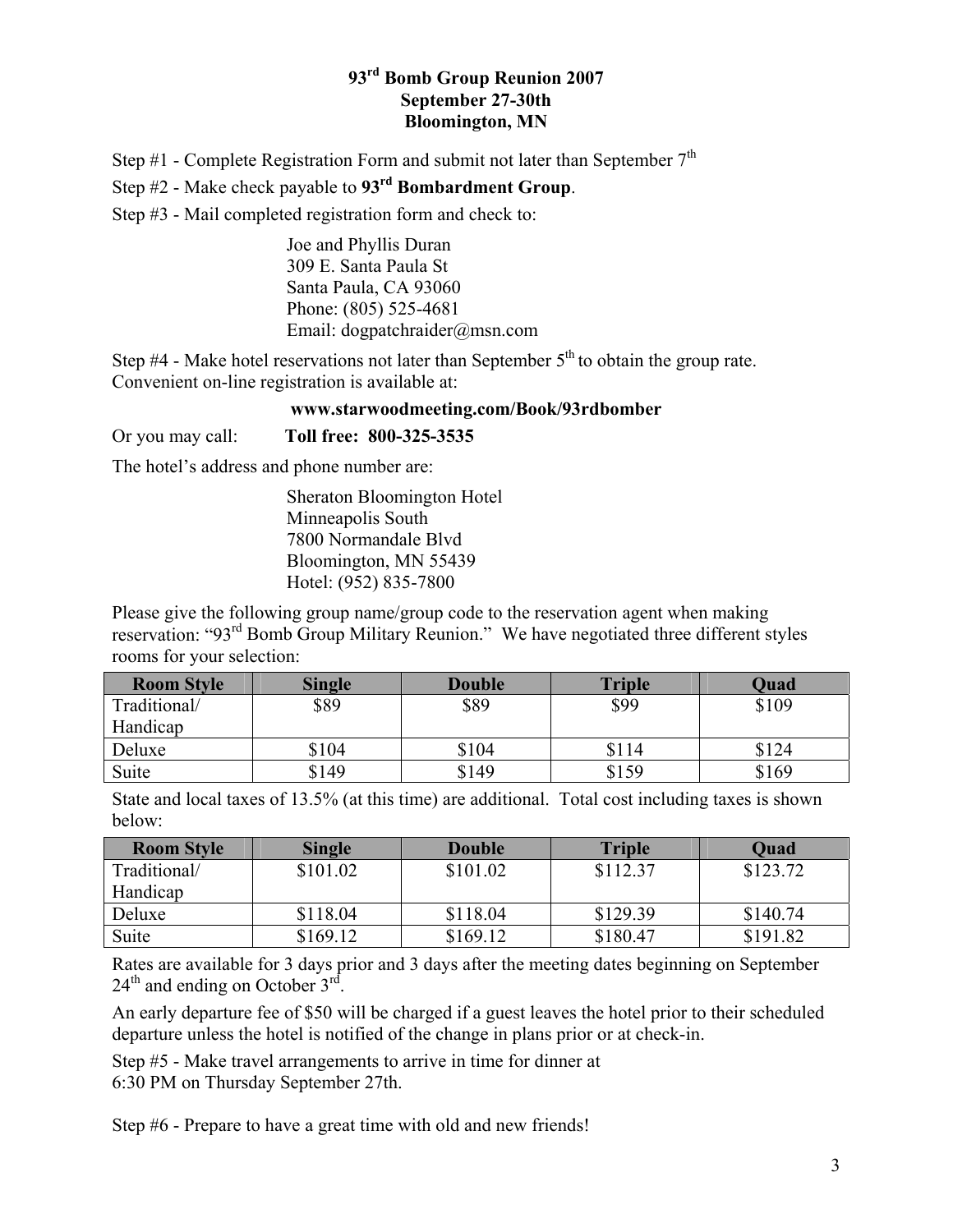| <b>Names</b>       | <b>Thursday Dinner</b> | <b>Saturday Dinner</b>          | <b>Sunday Zephyr Brunch</b> |
|--------------------|------------------------|---------------------------------|-----------------------------|
| (List each person) | (Circle Choice)        | (Circle Choice)                 | (Circle Choice)             |
|                    | <b>Chicken Piccata</b> | <b>Grilled Chicken Paillard</b> | <b>Beef Tenderloin</b>      |
|                    | or Blackened Roasted   | or Minnesota Walleye            | <b>Prime Rib</b>            |
|                    | <b>Pork Tenderloin</b> |                                 | <b>Salmon</b>               |
|                    |                        |                                 | <b>Game Hen</b>             |
|                    | <b>Chicken Piccata</b> | <b>Grilled Chicken Paillard</b> | <b>Beef Tenderloin</b>      |
|                    | or Blackened Roasted   | or Minnesota Walleye            | <b>Prime Rib</b>            |
|                    | <b>Pork Tenderloin</b> |                                 | <b>Salmon</b>               |
|                    |                        |                                 | <b>Game Hen</b>             |
|                    | <b>Chicken Piccata</b> | <b>Grilled Chicken Paillard</b> | <b>Beef Tenderloin</b>      |
|                    | or Blackened Roasted   | or Minnesota Walleye            | <b>Prime Rib</b>            |
|                    | <b>Pork Tenderloin</b> |                                 | <b>Salmon</b>               |
|                    |                        |                                 | <b>Game Hen</b>             |
|                    | <b>Chicken Piccata</b> | <b>Grilled Chicken Paillard</b> | <b>Beef Tenderloin</b>      |
|                    | or Blackened Roasted   | or Minnesota Walleye            | <b>Prime Rib</b>            |
|                    | <b>Pork Tenderloin</b> |                                 | <b>Salmon</b>               |
|                    |                        |                                 | <b>Game Hen</b>             |
|                    | <b>Chicken Piccata</b> | <b>Grilled Chicken Paillard</b> | <b>Beef Tenderloin</b>      |
|                    | or Blackened Roasted   | or Minnesota Walleye            | <b>Prime Rib</b>            |
|                    | <b>Pork Tenderloin</b> |                                 | <b>Salmon</b>               |
|                    |                        |                                 | <b>Game Hen</b>             |

## **2007 93rd Bomb Group Reunion Registration Form**

### **(Menu details on following pages)**

Address:  $\frac{S(treet)}{(Street)}$ (Street) (City) (State) (Zip) Telephone: Email:

#### **Optional Tour on Friday, September 28th includes the following**:

**Great houses of the 19th Century Newly dedicated WWII Memorial B-24 memorial USS Ward gun that fired the first shot at Pearl Harbor Mill City Museum (19 min History of Minneapolis Film)** 

The tour lasts from 10:00 AM – 2:30 PM and includes museum entrance fee and some light refreshment at the museum café including sandwich, fruit, chips & beverage. Total cost for tour, museum, lunch and transportation is \$20 per person.

#### **Calculate your registration fee:**

The registration fee includes: Breakfast, Dinner for four evenings, Minnesota Zephyr Sunday Brunch, Transportation, Hospitality room, Door prizes. The reservation fee does not include your hotel rooms.

| Number in group:             | times $\$220 =$ |  |
|------------------------------|-----------------|--|
| <b>Optional Friday Tour:</b> | times $\$20 =$  |  |

**TOTAL \_\_\_\_\_\_\_\_\_\_\_** 

*Please complete form and enclose check payable to the 93rd Bomb Group for the total amount.* 

**Minnesota Reunion Fee Refund Policy:** No refund will be made after Sep 15<sup>th</sup>.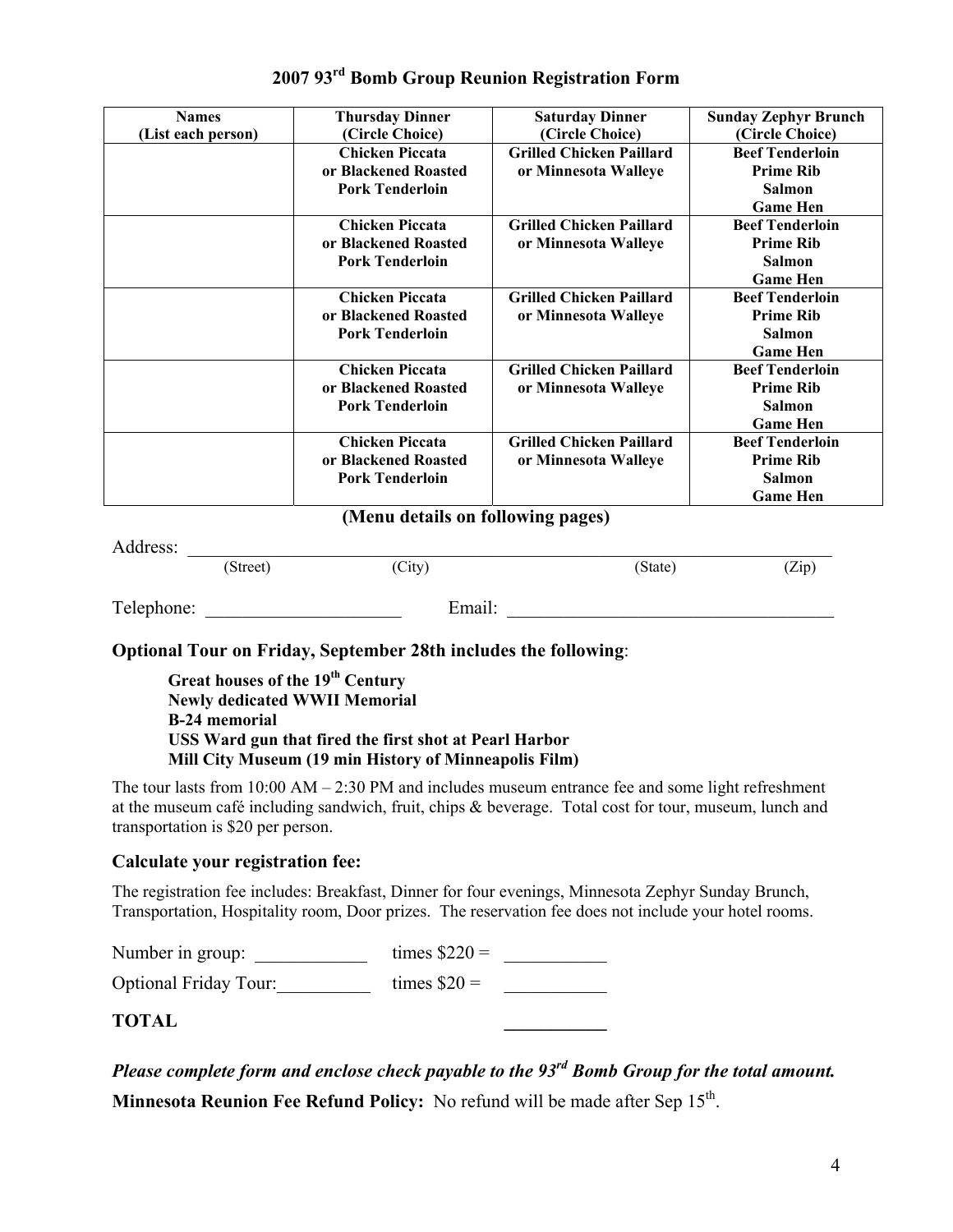## **REUNION FEE REFUND POLICY**

Last minute cancellations can cause significant loss to the  $93<sup>rd</sup>$  Bomb Group. This loss results because we must guarantee your attendance to the hotel relative to all meals and other related costs. When you don't show, we still get charged for meals and other charges related to those meals.

We recognize that there will always be unforeseen events beyond your control, and we truly regret your personal inconvenience. However, your executive committee has decided that we must stay with our policy of "pay as you go" for reunion costs.

We have reviewed the choices: we can either add an extra amount to everyone's fees to cover last minute cancellations, or we can set a deadline date for cancellations after which the fees paid cannot be refunded.

In order to keep our reunion fees as low as possible, your executive committee has chosen the deadline date choice. Therefore, a deadline date, based on hotel contract requirements for each reunion will be provided to you at the time you make your reservations, and included in our reunion announcements in the Ball of Fire.

# *Menus*

#### **Sheraton Breakfast:**

A continental breakfast with hot eggs is served in our hospitality room, the Edina Room.

#### **September 27th Dinner (Thursday)**

A choice of Chicken Piccata, a Pan-Fried Breast of Chicken served with a Lemon Caper Sauce or Blackened Roasted Pork Tenderloin complimented with Rosemary au Jus served with a choice of the Soup du Jour , Fresh garden salad, Tossed Romaine Salad and Rolls and Butter, Seasonal Vegetables, Appropriate Potato, Rice or Pasta, Selected Desserts, Coffee, Decaffeinated Coffee or Tea.

### **September 28th Dinner Buffet (Friday)**

A buffet consisting of Fresh Vegetable Soup, Spinach & Romaine Salad with Vine Ripe Tomatoes, Cucumbers, Radish Sprouts, Sliced Mushrooms & Garlic Croutons with Choice of Dressing, Fresh Fruit Salad, Tomato, Cucumber & Feta Cheese Salad, Pan Seared Chicken with Pineapple Rum Salsa, Grilled Mahi Mahi with Garlic and Herbs, Julienne of Vegetables and Papaya Cream Sauce, Bow tie Pasta Primavera with Fresh Basil, Garlic, Olive Oil and Garden Vegetables, Chefs Selection of Vegetables, Multi Grain, Pumpernickel and Rosemary Rolls, Assorted Fresh Fruit Tarts, Berries Romanoff, Flourless Chocolate Torte.

#### **September 29th Dinner (Saturday)**

A choice of Grilled Chicken Paillard, a fresh grilled Chicken Breast with Roasted Garlic au Jus or Minnesota Walleye, a fresh Sautéed Walleye Served with Lemon Butter Sauce served with a choice of the Soup du Jour , Fresh garden salad, Tossed Romaine Salad and Rolls and Butter, Seasonal Vegetables, Appropriate Potato, Rice or Pasta, Selected Desserts, Coffee, Decaffeinated Coffee or Tea.